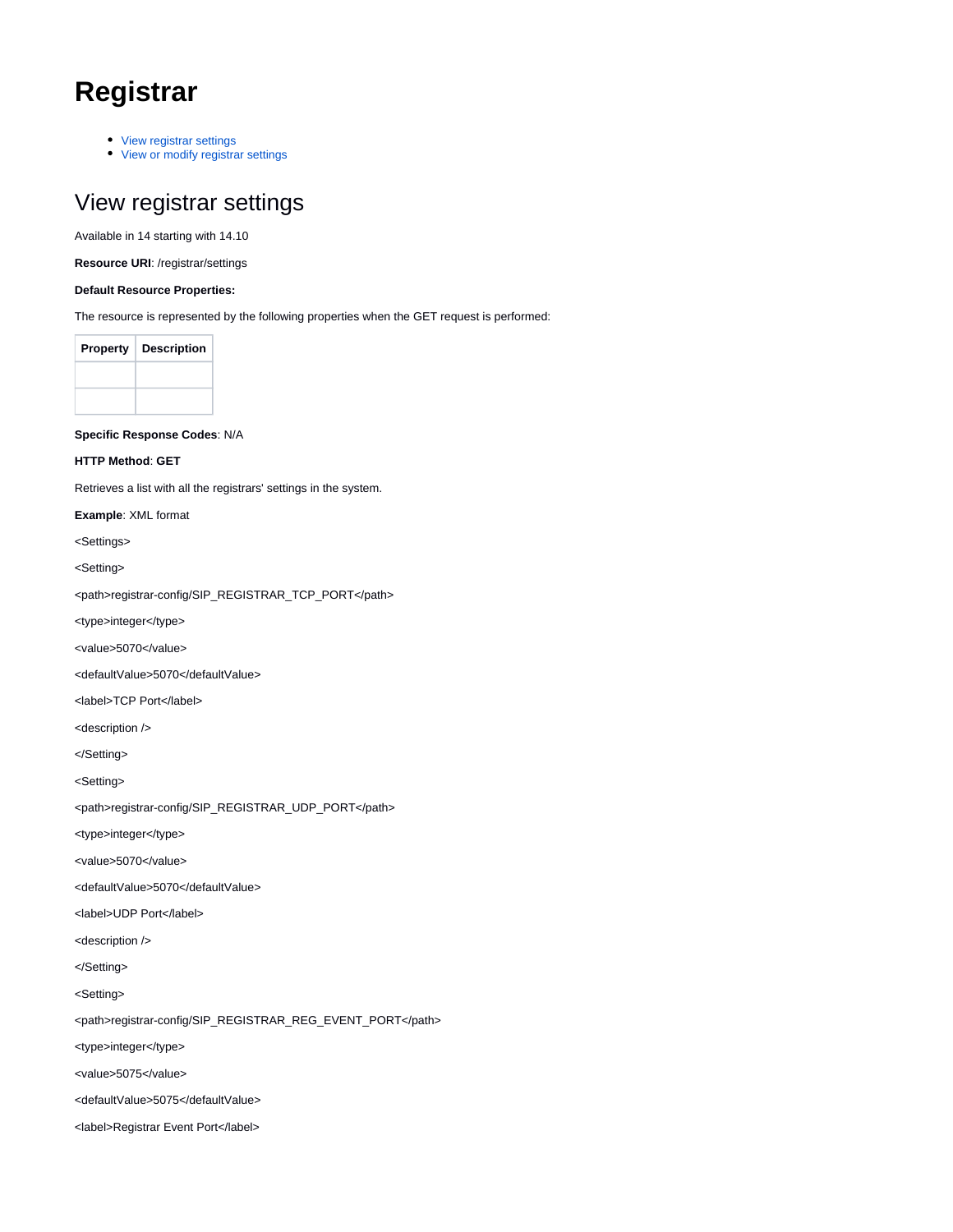<description />

</Setting>

<Setting>

<path>registrar-config/SIP\_REGISTRAR\_XMLRPC\_PORT</path>

<type>integer</type>

<value>5077</value>

<defaultValue>5077</defaultValue>

<label>XMLRPC Port</label>

<description />

</Setting>

<Setting>

<path>registrar-config/\_SIP\_REGISTRAR\_PRESENCE\_PORT</path>

<type>integer</type>

<value>9096</value>

<defaultValue>9096</defaultValue>

<label>Presence Port</label>

<description />

</Setting>

<Setting>

<path>resource-limits/core-enabled</path>

<type>boolean</type>

<value>false</value>

<defaultValue>false</defaultValue>

<label>Core Enabled</label>

<description>Core Enabled resource limit</description>

</Setting>

</Settings>

JSON format

{

settings: [35]

0: {

path: "registrar-config/SIP\_REGISTRAR\_TCP\_PORT"

type: "integer"

options: null

value: "5070"

defaultValue: "5070"

label: "TCP Port"

description: ""

}-

1: {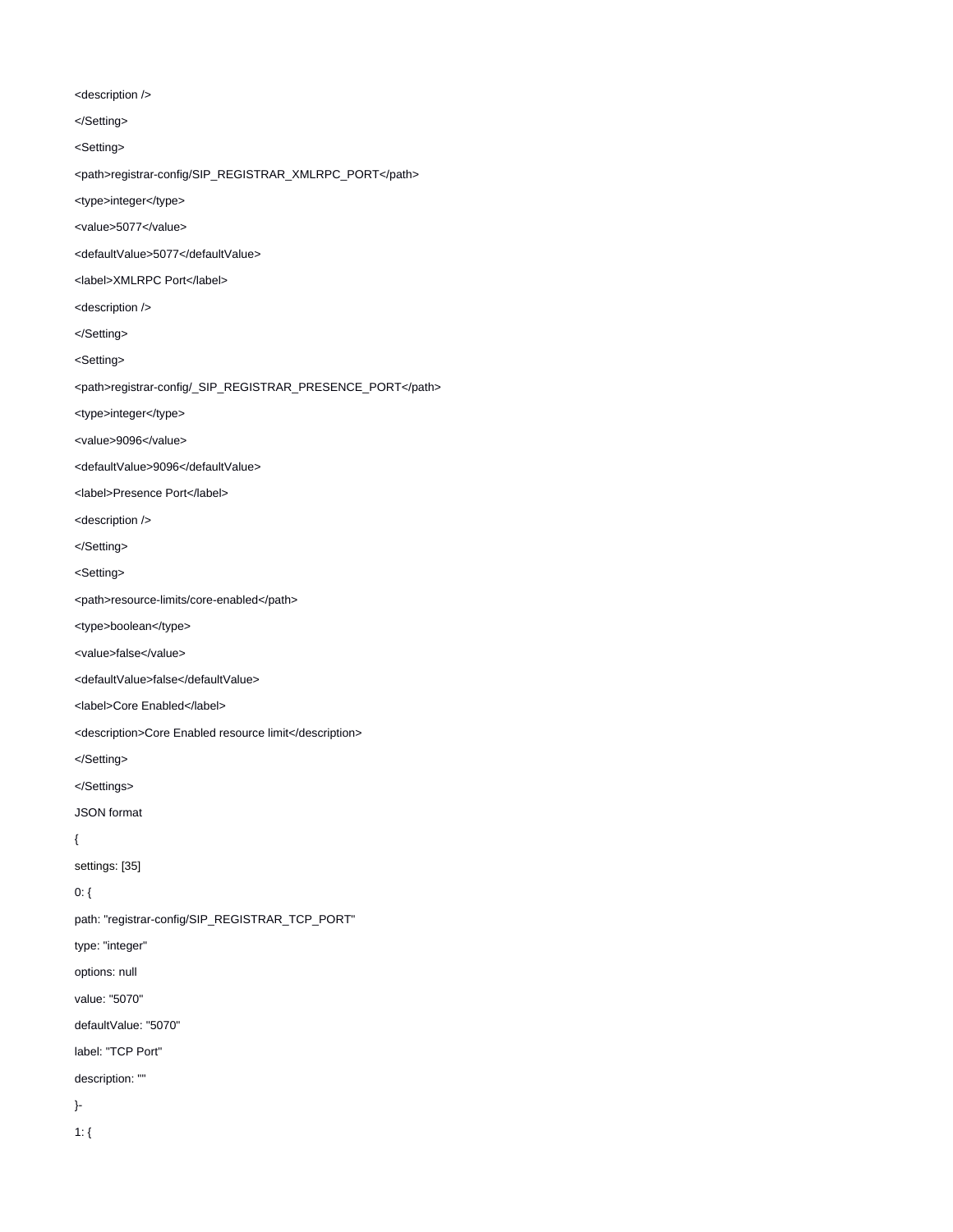path: "registrar-config/SIP\_REGISTRAR\_UDP\_PORT" type: "integer" options: null value: "5070" defaultValue: "5070" label: "UDP Port" description: "" }- 2: { path: "registrar-config/SIP\_REGISTRAR\_REG\_EVENT\_PORT" type: "integer" options: null value: "5075" defaultValue: "5075" label: "Registrar Event Port" description: "" }- 3: { path: "registrar-config/SIP\_REGISTRAR\_XMLRPC\_PORT" type: "integer" options: null value: "5077" defaultValue: "5077" label: "XMLRPC Port" description: "" }- 4: { path: "registrar-config/\_SIP\_REGISTRAR\_PRESENCE\_PORT" type: "integer" options: null value: "9096" defaultValue: "9096" label: "Presence Port" description: "" }

**Unsupported HTTP Method:** PUT, POST, DELETE

## <span id="page-2-0"></span>View or modify registrar settings

Available in 14 starting with 14.10

**Resource URI**: /registrar/settings/{settingPath}